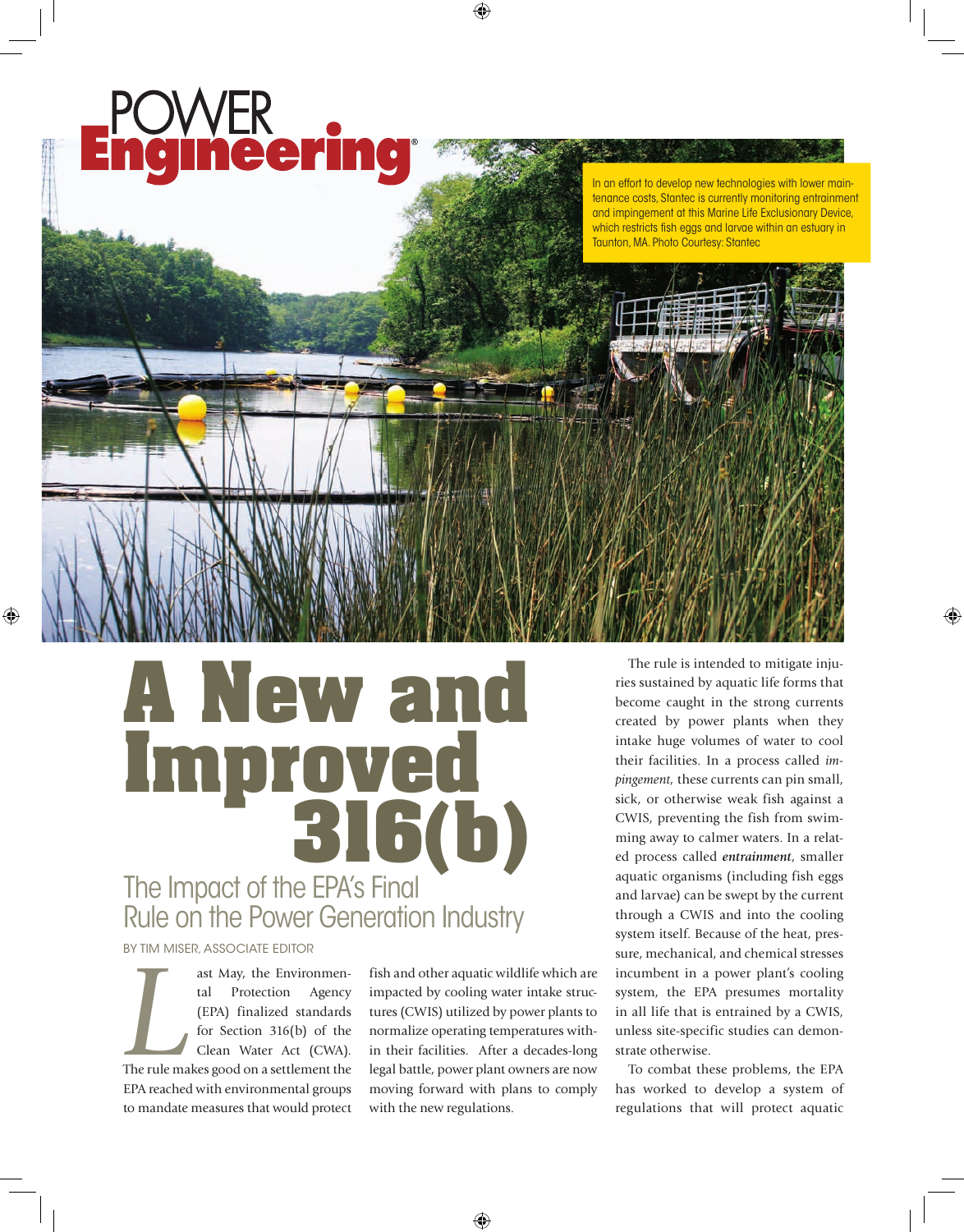life, while also affording power plant operators the flexibility they require to meet environmental mandates within the contexts of their particular circumstances. Earlier iterations of the rule were more prescriptive in nature, and many in the industry are relieved that the EPA has elected in this final revision to give operators and directors greater latitude in the application and

happier today

year ago because we actually have a rule.... The EPA has finally delivered a clean mandate.

enforcement of the standards, allowing We're much for solutions which do not represent a short-sighted, size-fits-all approach, but which can be customized to site-specific constraints. than we were a

Tim Woodrow, industry team leader for Hydrolox, is satisfied with the final - Tim Woodrow, Hydroloxrevision of the rule.

"We're much happier today than we were a year ago because we actually have a rule," he says. "This part of the CWA has been under debate for many, many years, and now the EPA has finally delivered a clean mandate. The industry has long wanted a rule that is site-specific. Previous drafts of the rule were one-size-fits-all. Now we have a rule that responds to a particular plant with a specific set of circumstances, and that's a good thing."

Douglas Dixon, technical executive and program manager for the fish protection research program at the Electric Power Research Institute (EPRI), is similarly pleased that the EPA has chosen to preserve site-specific flexibility in the final 316(b) rule. "Research on the 1973 CWA repeatedly indicates that the process of mitigating entrainment and impingement is a sitespecific issue," Dixon says. "This new rule acknowledges the site-specific nature of impingement and entrainment problems, as well as the site-specific nature of the solutions to those problems, depending on the best professional judgment of public directors."

Nearly all natural gas-fired power plants built in the last 30 years, and more than 75 percent of coal-fired plants built in that same time frame, utilize closed-cycle cooling systems to moderate the heat that is created by the power generation process. Closed-cycle

> cooling systems need intake only enough water to replace that which is lost to evaporation by exposure to ambient conditions in cooling towers. As a result, they are safer for fish because they are not as water-intensive, and so create less current at the CWIS.

According to data

published by the Union of Concerned Scientists, however, about 43 percent of the country's total portfolio of thermoelectric generators use once-through cooling systems, a method in which the entire volume of cooling water must be continually replenished and replaced, since the water is effectively "discarded" by the facility after it has served its purpose. It is these power plants that are targeted by the new rule.

The new regulations apply to existing facilities, and to new production units installed at those facilities. The EPA estimates that this amounts to approximately 544 power plants, all of which meet the rule's criteria of withdrawing water totaling at least two million gallons per day (MGD).

About 40 percent of these power plants have already implemented solutions to comply with the new rule. "In the Northeast, and to a lesser extent in the Upper Midwest, larger power facilities have already been pushed into compliance with the rule," says

Nathan Henderson, principle and Section 316(b) practice leader for Stantec, a consulting firm that conducts onsite studies to help power plant operators assess the best technologies and strategies for their needs. "The technologies that these regions have required power plants to retrofit mean that many issues have already been addressed, especially where impingement is concerned."

Henderson concedes, however, that "there are still many plants that know little, if anything, about the rule." For these facilities, the path to compliance requires plant operators to choose from seven regulatory options, each of which is designed to represent the best technology available (BTA) to mitigate fish mortality as a result of impingement at a specific site.

These options include:

- 1. Operating a closed-cycle recirculating system as defined by the rule
- 2. Operating a CWIS that has a maximum design through-screen velocity of 0.5 feet per second
- 3. Operating a CWIS that has a maximum actual through-screen velocity of 0.5 feet per second
- 4. Operating an existing offshore velocity cap that is a minimum of 800 feet offshore and has bar screens or otherwise excludes marine mammals, sea turtles, and other large aquatic organisms
- 5. Operating a modified traveling screen system such as a modified Ristroph screen with a fish handling/return system, dual flow screens with smooth mesh, or rotary screens with fish returns or vacuum returns which the director determines is the BTA for impingement reduction
- 6. Operating any combination of technologies, management practices, and operational measures that the director determines represent the BTA for impingement reduction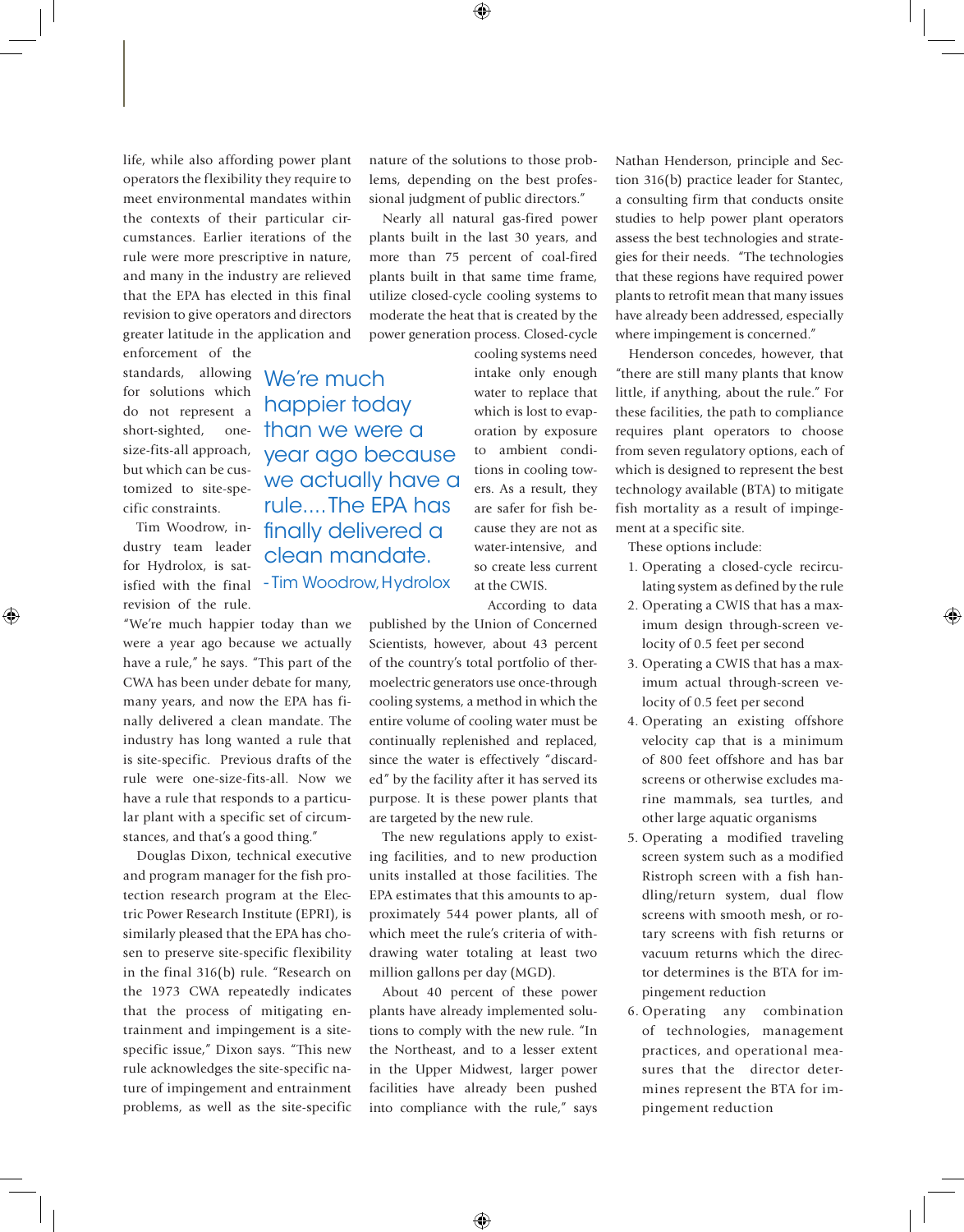7. Achieving a 12-month performance standard of no greater than 24 percent mortality including latent mortality for all non-fragile species

Plants which withdraw more than 125 MGD must satisfy greater compliance burdens by conducting "studies to help their permitting authority determine whether and what site-specific controls, if any, would be required to reduce the number of aquatic organisms entrained by cooling water systems. This decision process would include public input," says the EPA. Dixon explains that these larger plants can still select from among the seven regulatory options for compliance, but only after their state-level EPA director has made an initial ruling regarding entrainment. "Their impingement decisions, then, are necessarily dependent on the entrainment ruling they receive from their director," he says.

After weighing their options, Woodrow expects most plants will find the easiest path to compliance to be BTA option five (BTA-5). "This is the option that mandates that power plants must install traveling fish screens in such a way as to best protect aquatic wildlife," he says.

"Over the years, various screen technologies have been developed to protect aquatic life from CWIS," says Dixon. "Flat-paneled or cylindrical wedge-wired screens can help to protect fish on a site-specific basis. There have also been significant innovations in traveling water screens to protect against both impingement and entrainment. Traditional traveling water screens were modified by Ristroph to include woven mesh that minimizes screen abrasion on fish," he says. "These screens can also utilize buckets to collect fish, and low-pressure washes to gently wash the fish from the screens. There have also been some really new innovative screens which have come along in the last 10 years or so that offer significant fish-protection benefits. One of these innovations is the Bilfinger Rotary Screen; another is the Hydrolox molded polymer screen, which is very light weight. And Beaudrey offers vacuum screens that move fish through a fish return system."

"Not one solution is better than another; so much depends on the specifics of a given site," Dixon continues. "The hydraulics of a site will often dictate which solutions can and cannot be used. The debris load at a given site must also be taken into consideration. The existing configurations of civil structures at a site can effect what solutions are best adapted to a particular scenario. One popular option for EPA compliance requires power plants to conduct site optimization studies at their facilities in order to learn how best to tweak screen performance such that it achieves maximum fish survival. Variables tested include screen rotation rates; strength of pressure washes; water volume, depth, and velocity of fish return systems; and other incremental tweaks designed to improve performance. These parameters are then written into the plant's permit, and may differ considerably from facility to facility."

"There are any number of companies that manufacture fish-friendly traveling water screens that will help plants comply with 316(b) BTA-5," Woodrow notes. "All currently manufactured fish screens are now approved by the EPA for compliance. But this is not the entire story. Of paramount importance is the costs a plant must incur to operate a screen. Currently, power plants operate their screens two to three times a day, about 20 minutes at a time, for a total of about an hour a day. Even with this reduced usage, they are still spending from \$20,000 to \$50,000 a year to keep the screens operating. Under the new rule, any time a plant turns on its water circulation pumps, it must also rotate its screens.

In order to comply with the rule, then, these plants must now operate their screens 24/7, and this has many plant operators worried about costs."

"Hydrolox screens were designed from the very beginning to run around the clock, with attention to minimizing the total cost of ownership", Woodrow says. "The total cost of a screen is not entirely accounted for by its upfront capital expenditure. Operational and maintenance costs must also be added into this equation. Traditional screens are driven by large side chains which represent a large maintenance burden. Hydrolox has eliminated this chain altogether. Instead, we make our entire screen mesh operate as a drive chain, using small sprockets to engage the underside of the screen mesh every two inches. This distributes the load pressures, moving them from the edges to the entirety of the screen, and eliminates torsional forces due to differing rates of chain elongation. An entirely maintenance-free screen is mechanically impossible, but this screen comes as close as you can."

Improvements notwithstanding, the final 316(b) rule does have some shortcomings, and there remains progress to be made in both the substance and the implementation of the rule.

"One of the big gaps that remains in the rule is its ability to address the components of the endangered species act," says Henderson. "There is now a memorandum of agreement between the EPA, the Fish and Wildlife Service, and the National Oceanic and Atmospheric Association's (NOAA) National Marine Fisheries Service (NMFS) that all 316(b) permit applications will be reviewed relative to the Endangered Species Act. This means that a facility that doesn't have much of an issue with impingement or entrainment, but which does have any kind of endangered species (not just fish), will have greater issues meeting the requirements of 316(b). We're recommending that